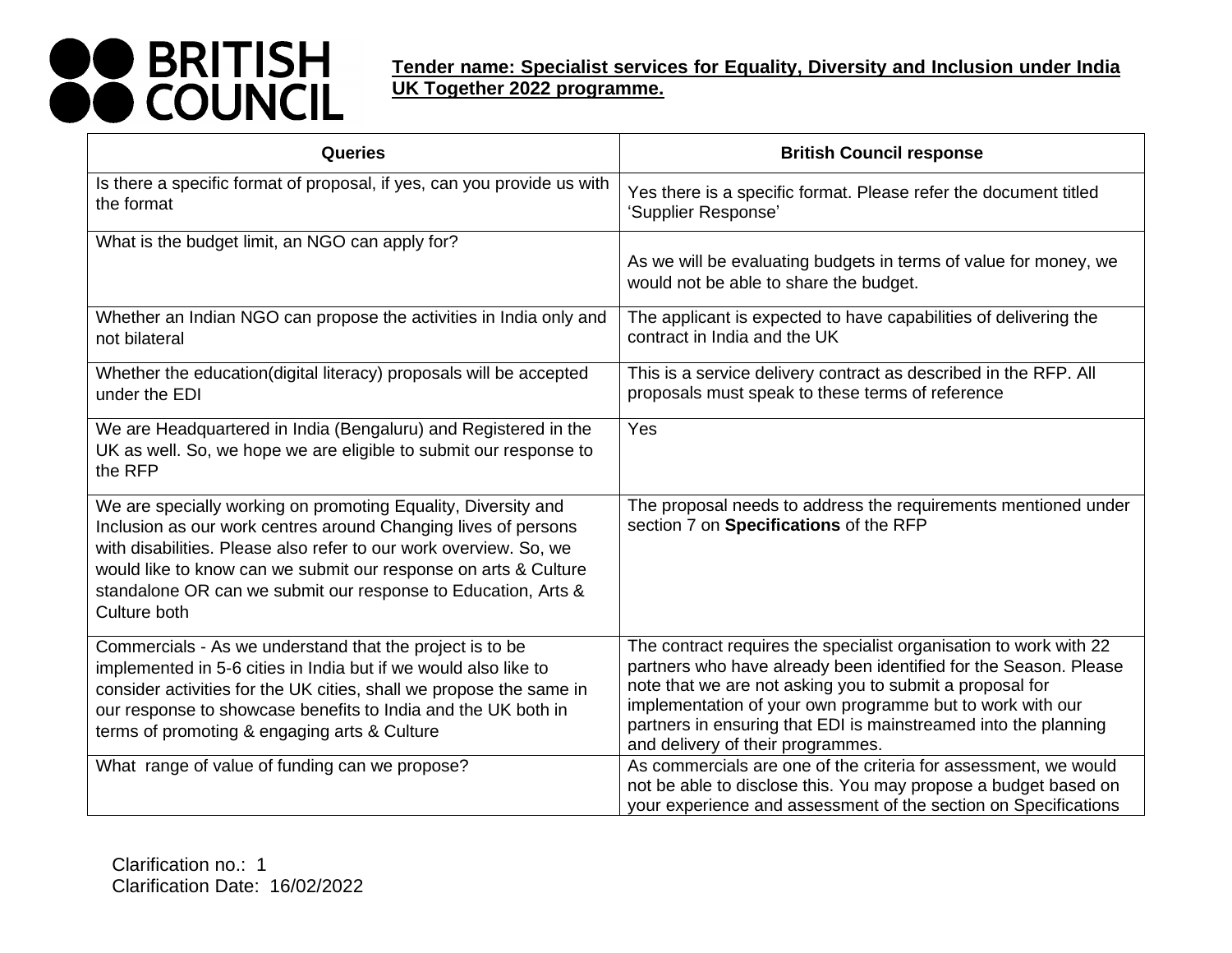| The stated objectives of the programme to                                                                                                                                                                                                                                                                                                                                                      |                                                                                                                                                                                                                                                                                                                                                      |
|------------------------------------------------------------------------------------------------------------------------------------------------------------------------------------------------------------------------------------------------------------------------------------------------------------------------------------------------------------------------------------------------|------------------------------------------------------------------------------------------------------------------------------------------------------------------------------------------------------------------------------------------------------------------------------------------------------------------------------------------------------|
| Share UK arts, education and English with India, and Indian<br>a.<br>arts and education with the UK<br>Close alignment with Government of India, India High<br>b.<br>Commission in the UK, and other cultural and educational<br>organisations (including those of the large Indian diaspora in UK)                                                                                            | The extent of support required in the UK regarding face-to-face<br>activities is minimal as most in person activities will take place in<br>India. The main support required for UK partners and audiences<br>will be ensuring appropriate digital accessibility (eg-sign language<br>interpretation) and translation (eg- Welsh) wherever required. |
| Question: Objectives translate to on field support both in India and<br>UK. While 6 states are mentioned in India it is not clear the extent of<br>support required in UK (number of cities/ regions etc.)                                                                                                                                                                                     |                                                                                                                                                                                                                                                                                                                                                      |
| Multiple streams / strands under Arts & English Programmes<br>Question: Would you help us with number of existing partners<br>across the strands in UK and India - this would help us understand<br>the magnitude of the programme, reach and effort estimate?<br>Also please specifically mention the number of implementing<br>agencies of British Council in UK and India (Pag3 mentions 20 | The arts programme consists of 22 projects at present with 3 more<br>in the pipeline. As each project has one main UK and India partner<br>working together to deliver these projects, there are currently<br>around 22 India and 22 UK partners.                                                                                                    |
| partners – what's the split across UK & India)                                                                                                                                                                                                                                                                                                                                                 |                                                                                                                                                                                                                                                                                                                                                      |
| To build capacities of partners and the British Council project teams<br>on aspects that include but is not limited to accessible tools and<br>content, inclusive language in audio visual communications etc.                                                                                                                                                                                 | Focus on Hindi, Bangla, Tamil, Kannada, Marathi and Welsh                                                                                                                                                                                                                                                                                            |
| Question: This would require extensive translation of capacity<br>building material, audio-visual content - for a better effort estimate<br>may we know the number of languages the content needs to be<br>translated                                                                                                                                                                          |                                                                                                                                                                                                                                                                                                                                                      |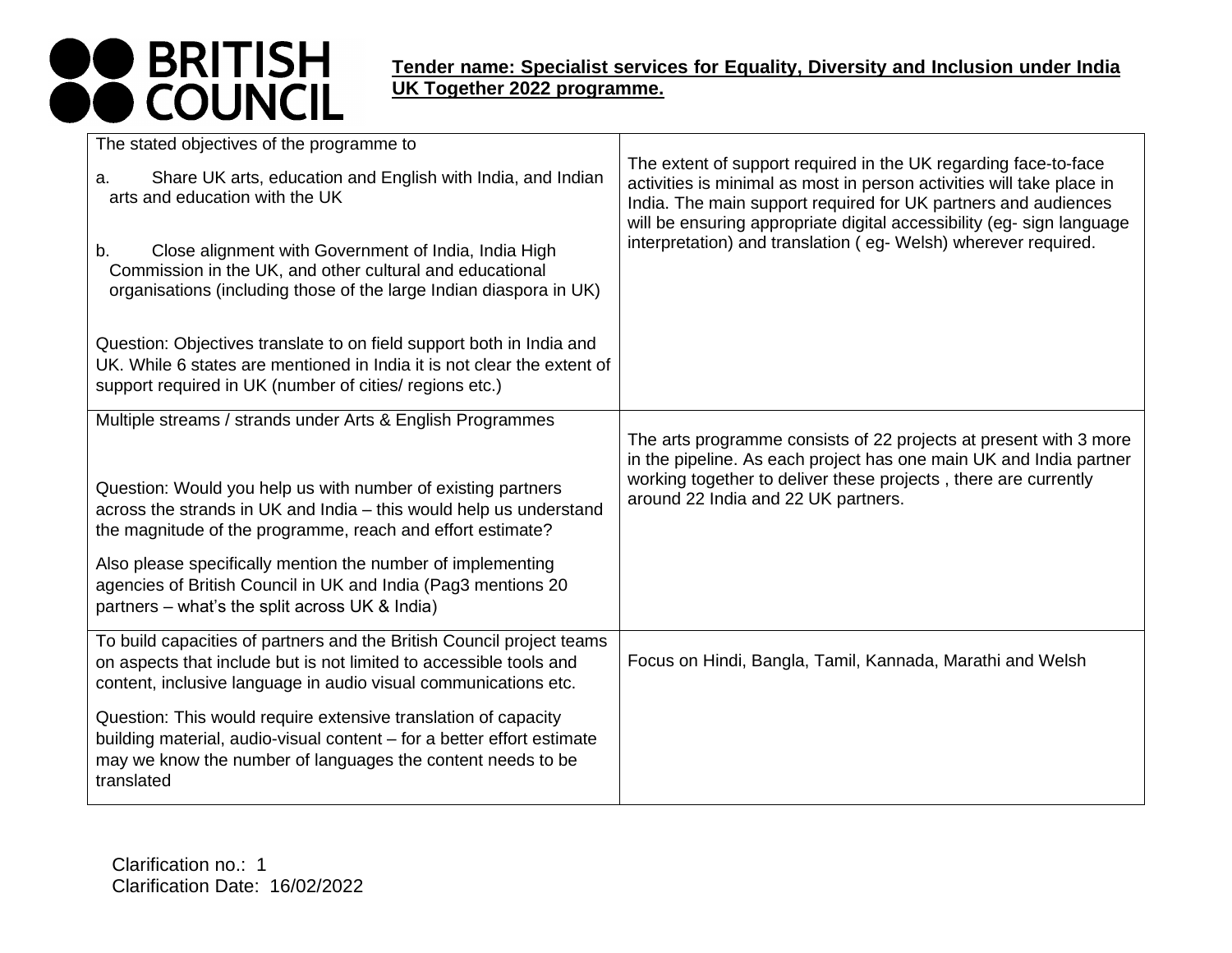| Workshops and support for partners                                                                                                                                                                                                                                                                                                                                          |                                                                                                                                                                                                                                                                                                                                                                                                                                           |
|-----------------------------------------------------------------------------------------------------------------------------------------------------------------------------------------------------------------------------------------------------------------------------------------------------------------------------------------------------------------------------|-------------------------------------------------------------------------------------------------------------------------------------------------------------------------------------------------------------------------------------------------------------------------------------------------------------------------------------------------------------------------------------------------------------------------------------------|
| Question: In addition to 2 workshops for British Council teams the<br>RFP mandates workshops for BC partners; given that your partners<br>are diverse Teachers, implementing agencies, Policy makers,<br>teacher educators, academics and researchers - please help to<br>prioritize who the priority partners in India and UK are who need to<br>be engaged in 3 workshops | For the Arts programmes, the key project partners involved in the<br>delivery need to be prioritized such as small- mid-size arts and<br>culture organisations. More established partners such as for<br>example - museums are more likely to have established access<br>guides and tools for delivery in place. An initial assessment of the<br>partners with the EDI consultant will help establish the baseline<br>situation for each. |
| Establish and trial an online helpdesk for ongoing support to the                                                                                                                                                                                                                                                                                                           |                                                                                                                                                                                                                                                                                                                                                                                                                                           |
| partners and participants<br>Question: Is the helpline requirement both in UK and India?                                                                                                                                                                                                                                                                                    | The helpline is to support the India and UK partners involved in the<br>programme. The helpdesk is not required in multiple languages as<br>the project partners speak English fluently (in case it is, only Hindi /                                                                                                                                                                                                                      |
| Please specify if the helpdesk is required in multiple languages?                                                                                                                                                                                                                                                                                                           | Welsh may be required)                                                                                                                                                                                                                                                                                                                                                                                                                    |
| May we suggest tie up with existing help desks run through PPP<br>models in India? Will British Council be responsible for the operationa                                                                                                                                                                                                                                   | The help desk must consider how to support or take requests from<br>partners with disabilities as well.                                                                                                                                                                                                                                                                                                                                   |
| expenses of the Helpdesk?                                                                                                                                                                                                                                                                                                                                                   | Existing help desks run through PPP models in India can be<br>considered but will need to be managed by the consultant and<br>must be included in the budget proposed.                                                                                                                                                                                                                                                                    |
| Develop a list of suppliers, including but not limited to translators,<br>sign language interpreters (for use in India and the UK as per<br>need), wheelchair providers, touch tour organisers, captioning etc.<br>This would be uploaded on the India UK Together website (under<br>construction).                                                                         | Due diligence checks must be carried out by the contractor.<br>Vendor mapping should consider access needs of different<br>audiences and a variety of disabilities including - deaf and hearing<br>impairment, physical mobility, learning difficulties, blind and sight                                                                                                                                                                  |
| Question: To what extent is the accountability of the PR services<br>provider on supplier list. Does our responsibility cease with<br>provision of supplier list or are we expected to do a preliminary due<br>diligence – your input will help us the effort estimate                                                                                                      | impairment, mental wellbeing.                                                                                                                                                                                                                                                                                                                                                                                                             |
| Is it possible to have list of services /products to help us understand                                                                                                                                                                                                                                                                                                     |                                                                                                                                                                                                                                                                                                                                                                                                                                           |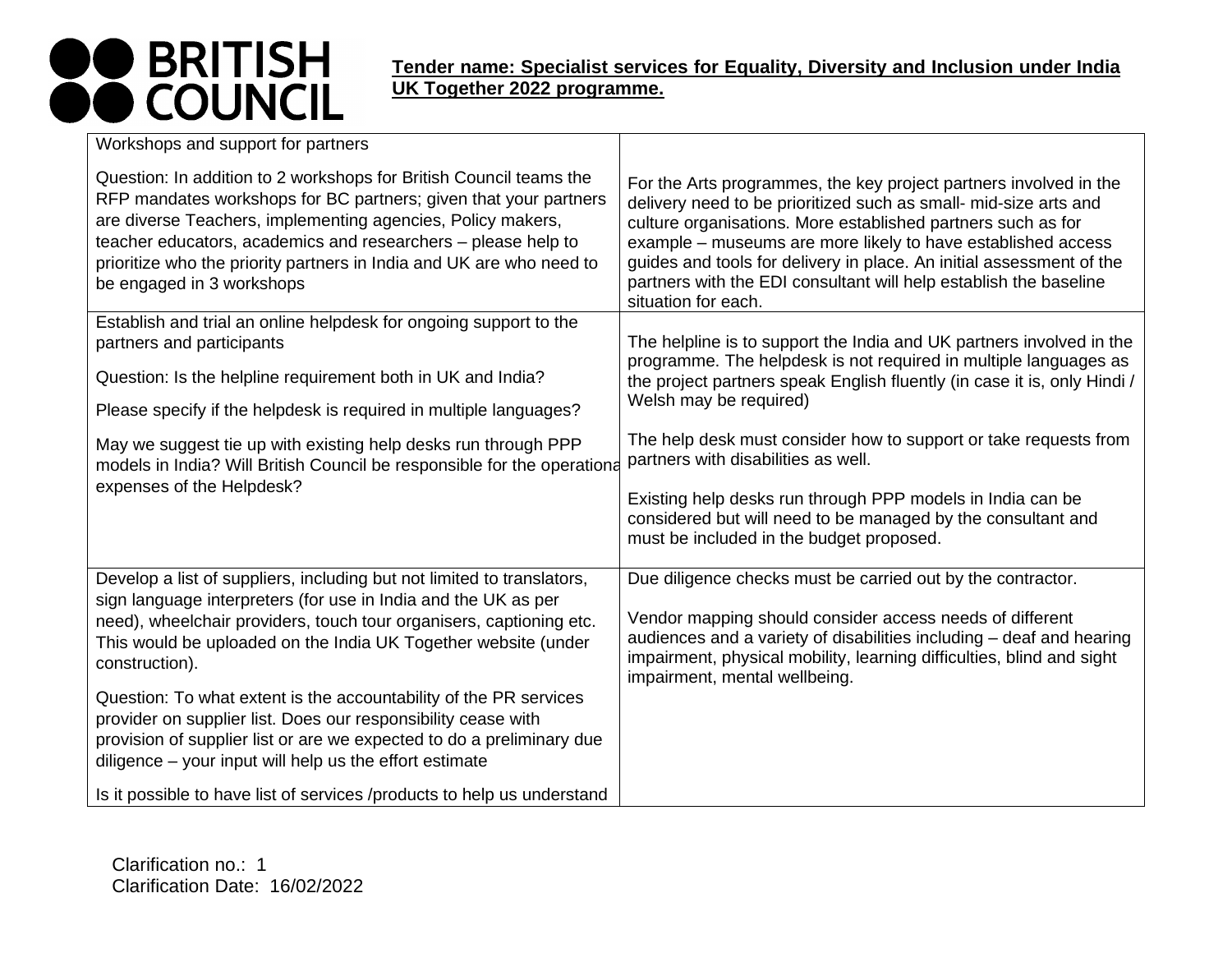| the effort required on supplier /vendor mapping?                                                                                                                                                                                                                                                                                                                                                           |                                                                                                                                                                                                                                                                                                                                   |
|------------------------------------------------------------------------------------------------------------------------------------------------------------------------------------------------------------------------------------------------------------------------------------------------------------------------------------------------------------------------------------------------------------|-----------------------------------------------------------------------------------------------------------------------------------------------------------------------------------------------------------------------------------------------------------------------------------------------------------------------------------|
| Delivery location for goods and/or services: India (Maharashtra,<br>Goa, West Bengal, Karnataka, Gujarat, and Delhi) and the UK<br>Question: Which entity will oversee the contractual agreements<br>British Council India or in the UK? We have offices in both India<br>and UK – which entity to be treated as the prime supplier, or do<br>we need to sign two separate contracts in Indian and the UK? | Contract will be issued by either British Council in India or the UK<br>depending on where the organization is based. If the organization<br>has base in India and the UK, the organization must decide which<br>legal entity will be best placed to deliver the programme.<br>We will only be able to contract one legal entity. |
| The Supplier shall take out and maintain during the Term with a<br>reputable insurance company the following cover types with the<br>following indemnity limits                                                                                                                                                                                                                                            | Response awaited, will share an update in due course                                                                                                                                                                                                                                                                              |
| Question: What's the purpose that British Council needs an<br>indemnity coverage from the service provider? Can we list this<br>requirement as Not Applicable if not relevant to this assignment?                                                                                                                                                                                                          |                                                                                                                                                                                                                                                                                                                                   |
| Unless this clause is relevant (see final point below), it must be<br>deleted before sending the Agreement to the Supplier. Please do<br>not send the Supplier a form of the Agreement which includes this<br>clause.                                                                                                                                                                                      | Yes, it is relevant. The uploaded document had an error. We have<br>corrected it now.                                                                                                                                                                                                                                             |
| Question: Is this clause relevant for the assignment?                                                                                                                                                                                                                                                                                                                                                      |                                                                                                                                                                                                                                                                                                                                   |
| Insert here the Terms of Reference issued by the British Council<br>and/or the End Client]                                                                                                                                                                                                                                                                                                                 |                                                                                                                                                                                                                                                                                                                                   |
| Question: Per Submission Check list the Supplier needs to Confirm<br>acceptance of the Annex 1 (Terms and Conditions), including any<br>changes made via clarifications during the tender process                                                                                                                                                                                                          | The details provided in the Request for Proposals document are<br>the Terms of Reference for this contract.                                                                                                                                                                                                                       |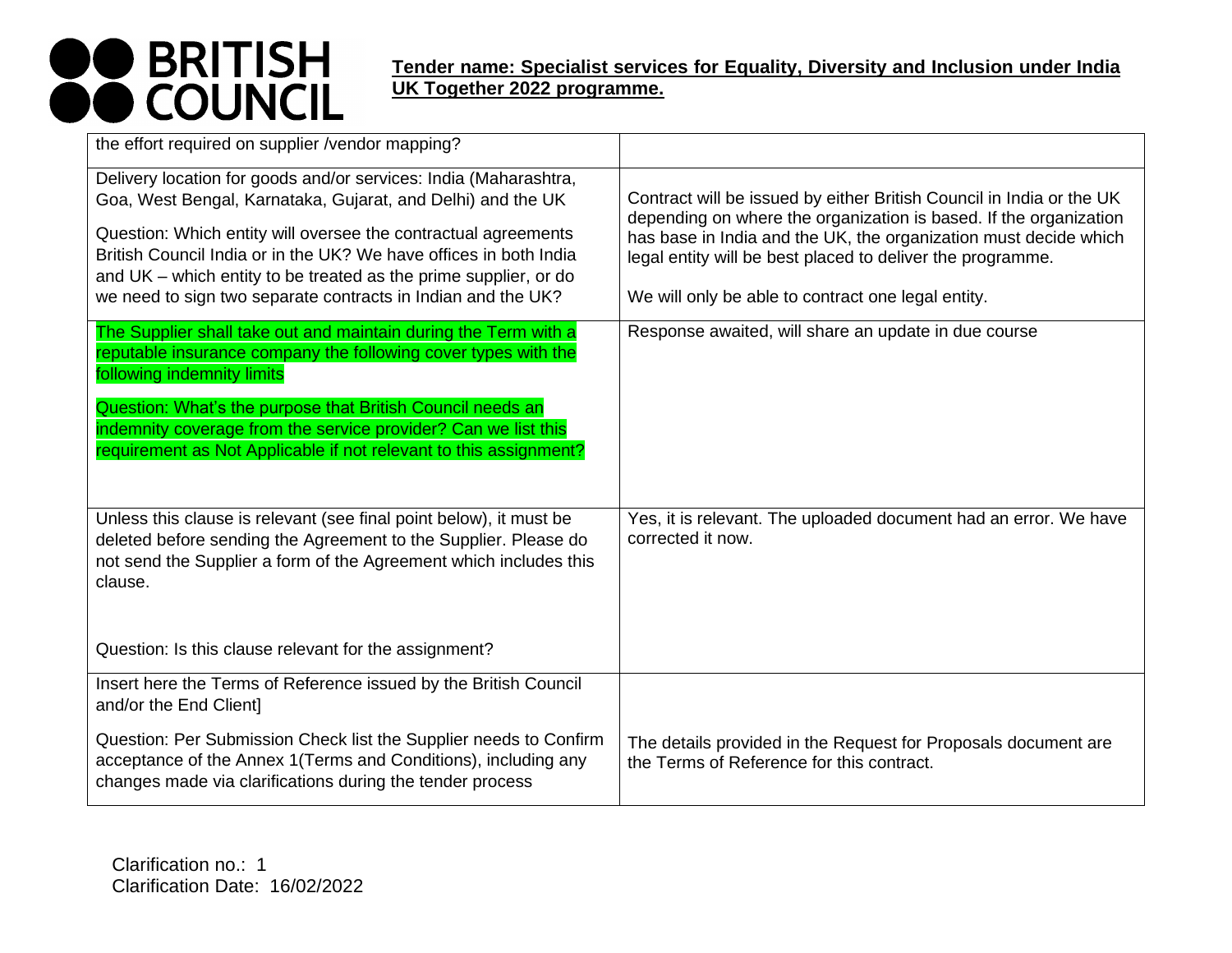| Will British Council share the TOR for us to confirm the acceptance<br>or please clearly outline the instructions for suppliers                                                                                           |                                                                                                                                                                                                                                                                                                    |
|---------------------------------------------------------------------------------------------------------------------------------------------------------------------------------------------------------------------------|----------------------------------------------------------------------------------------------------------------------------------------------------------------------------------------------------------------------------------------------------------------------------------------------------|
| Price and Payment specifies payment of undisputed invoices within<br>30 days following receipt from the Supplier of a valid and<br>accurate tax invoice.<br>Question: Certain expenses during inception phase may require | Applicant should provide details of all the estimated costs in the<br>budget template provided, including the ones mentioned in the<br>question. For travel related costs, please refer to the British<br>Council travel policy that has been uploaded on the website along<br>with this document. |
| CAPEX for instance management of helpdesk – please suggest how                                                                                                                                                            |                                                                                                                                                                                                                                                                                                    |
| a supplier expected raise invoices for any CAPEX and Out of Pocket<br>expenses                                                                                                                                            |                                                                                                                                                                                                                                                                                                    |
| The Supplier may not sub-contract the provision of any material part<br>of the Services without the prior written consent of the British<br>Council, such consent not to be unreasonably withheld or delayed.             | Response awaited, will share an update in due course                                                                                                                                                                                                                                               |
| Question: Some of the services like Helpdesk, Supplier lists,<br>Translations require external support. Are we allowed to clearly<br>outlines the subcontracting at the time of submission of the<br>proposal?            |                                                                                                                                                                                                                                                                                                    |
| Question: The supplier is expected to fill the Annexure 2 per specified No limitation for annexures<br>format and strictly adhere to word count of the response wherever<br>applicable                                    |                                                                                                                                                                                                                                                                                                    |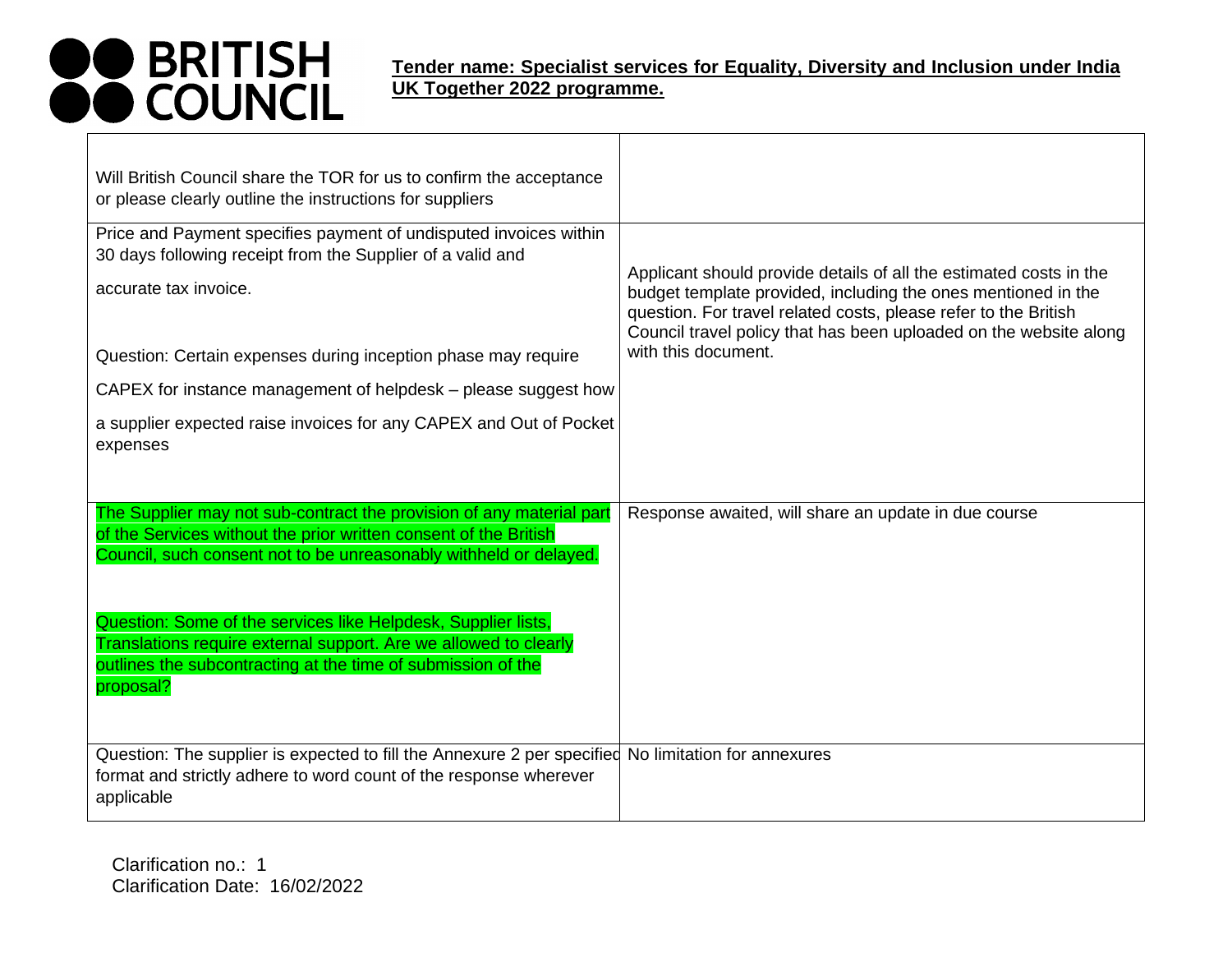#### **Tender name: Specialist services for Equality, Diversity and Inclusion under India UK Together 2022 programme.**

| Submit any additional references, case studies or previous experienc<br>team profiles as Annexures                                                             |                                                                                                                                                                                  |
|----------------------------------------------------------------------------------------------------------------------------------------------------------------|----------------------------------------------------------------------------------------------------------------------------------------------------------------------------------|
| Is the understanding correct? If yes, is there any limitation for<br>Annexures                                                                                 |                                                                                                                                                                                  |
| 3.1.2 - this clause mentions the UK as a delivery location, so will we<br>have to consider an in-person event, travel, boarding, and lodging to<br>the UK too? | We would expect the contractor to have a counterpart network in<br>India or the UK to deliver on the ground activity.                                                            |
| Will we be required to provide EDI-related facilities in the UK too? For<br>example British Sign Language, Inclusive communication Workshop<br>etc.            | We do not envisage the contractor making international travel to<br>deliver on-ground workshops.                                                                                 |
| if yes then will the fees be benchmarked as per UK standards or India<br>standards?                                                                            | However we would expect an India based contractor to make<br>some travel internally in India or through digital delivery hybrid.                                                 |
| Proposal Validity - We did not understand this point. Please clarify.                                                                                          | This means that the proposal and budget you submit should be<br>valid for a period of 30 days. During this period any changes to the<br>proposal or budget will not be accepted. |
| Payment & Invoicing:                                                                                                                                           |                                                                                                                                                                                  |
| - In whose name will the invoice be issued?                                                                                                                    | The invoice should be issued in the name of British Council. If the<br>selected supplier is from India, payment will be from Indian bank                                         |
| - Will the payment be made from a UK bank or an Indian bank<br>account?                                                                                        | account and if from UK it will be from a UK bank.<br>Yes, GST to be charged as applicable.                                                                                       |
|                                                                                                                                                                |                                                                                                                                                                                  |
| - Do we have to charge GST? or this will be an Export Invoice?<br>Please clarify                                                                               | Annex 1 if for reference to understand and agree to the T&C of the<br>contract should you be selected.                                                                           |
| Annex 1:                                                                                                                                                       |                                                                                                                                                                                  |
| - Since this is a PDF file, do we have to fill up the brackets as                                                                                              |                                                                                                                                                                                  |

Clarification no.: 1 Clarification Date: 16/02/2022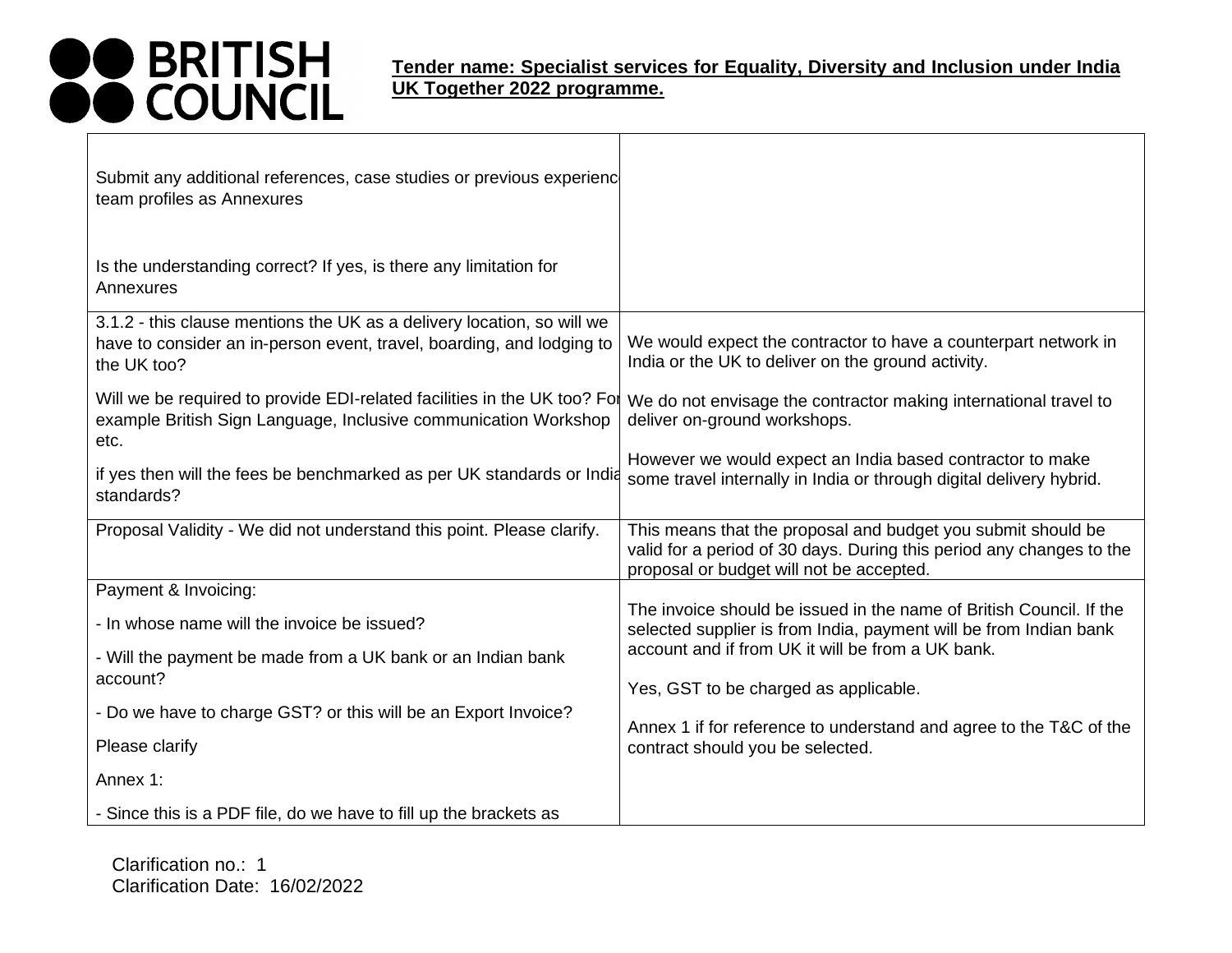| mentioned or this is only for reference to understand the T&C. Please Annex 1 is for your reference to understand the T&C                                                                                                                                                                           |                                                                                                                                                                                                                                                                                                                                                                                                                                             |
|-----------------------------------------------------------------------------------------------------------------------------------------------------------------------------------------------------------------------------------------------------------------------------------------------------|---------------------------------------------------------------------------------------------------------------------------------------------------------------------------------------------------------------------------------------------------------------------------------------------------------------------------------------------------------------------------------------------------------------------------------------------|
| clarify                                                                                                                                                                                                                                                                                             |                                                                                                                                                                                                                                                                                                                                                                                                                                             |
| - Schedule 1:<br>7 - Insurance requirements:<br>> Can you please clarify what kind of insurance would we need, for<br>what, and for whom/ who all? As the scope of work is towards<br>providing services?<br>> Also some of those listed are not available in India, so in this case<br>what to do? | The insurance details mentioned are for the organization not<br>specifically for the project. It is important that applicant is aligned to<br>all of these. Please indicate the ones you do have as additional<br>information in your submission, along with the limit of the<br>insurance.<br>All these insurances are available in India though nomenclature<br>could vary. Applicant is advised to research and be aware of the<br>same. |
| > do we need to insure services will be provided in the UK?                                                                                                                                                                                                                                         |                                                                                                                                                                                                                                                                                                                                                                                                                                             |
| 9 - Supplier's Liability:                                                                                                                                                                                                                                                                           | Response awaited, will share an update in due course                                                                                                                                                                                                                                                                                                                                                                                        |
| Can you please explain this entire point.                                                                                                                                                                                                                                                           |                                                                                                                                                                                                                                                                                                                                                                                                                                             |
| <b>SCHEDULE 2-</b><br>What needs to be inserted here? Please help as we do not understar                                                                                                                                                                                                            | Annex 1 (Terms and conditions of the agreement) has been<br>provided for you to understand what the terms and conditions of<br>our contract will be. You do not need to complete schedule 2 as<br>part of your submission. It will be completed at the time of<br>contracting should you get selected.                                                                                                                                      |
| <b>SCHEDULE 3: Charges</b>                                                                                                                                                                                                                                                                          | Payment will be made against the delivery of services                                                                                                                                                                                                                                                                                                                                                                                       |
| >Will the charges be paid as fixed monthly fees or as against services<br>rendered?<br>>Can we adapt the details in the schedule in our simplified language<br>along with the costs?                                                                                                                | Annex-1 terms and conditions is for the reference and agreement<br>of the applicant. All schedules will be completed at the time of<br>contracting should you be selected. Kindly provide your proposed<br>budget in the budget template provided                                                                                                                                                                                           |
| What does para 8 & 9 mean? Will BC be providing any premises or<br>place & equipments to work? Do we need to provide a list of<br>equipment?                                                                                                                                                        | Query is not clear. Please reference the relevant document for<br>which the query is raised.                                                                                                                                                                                                                                                                                                                                                |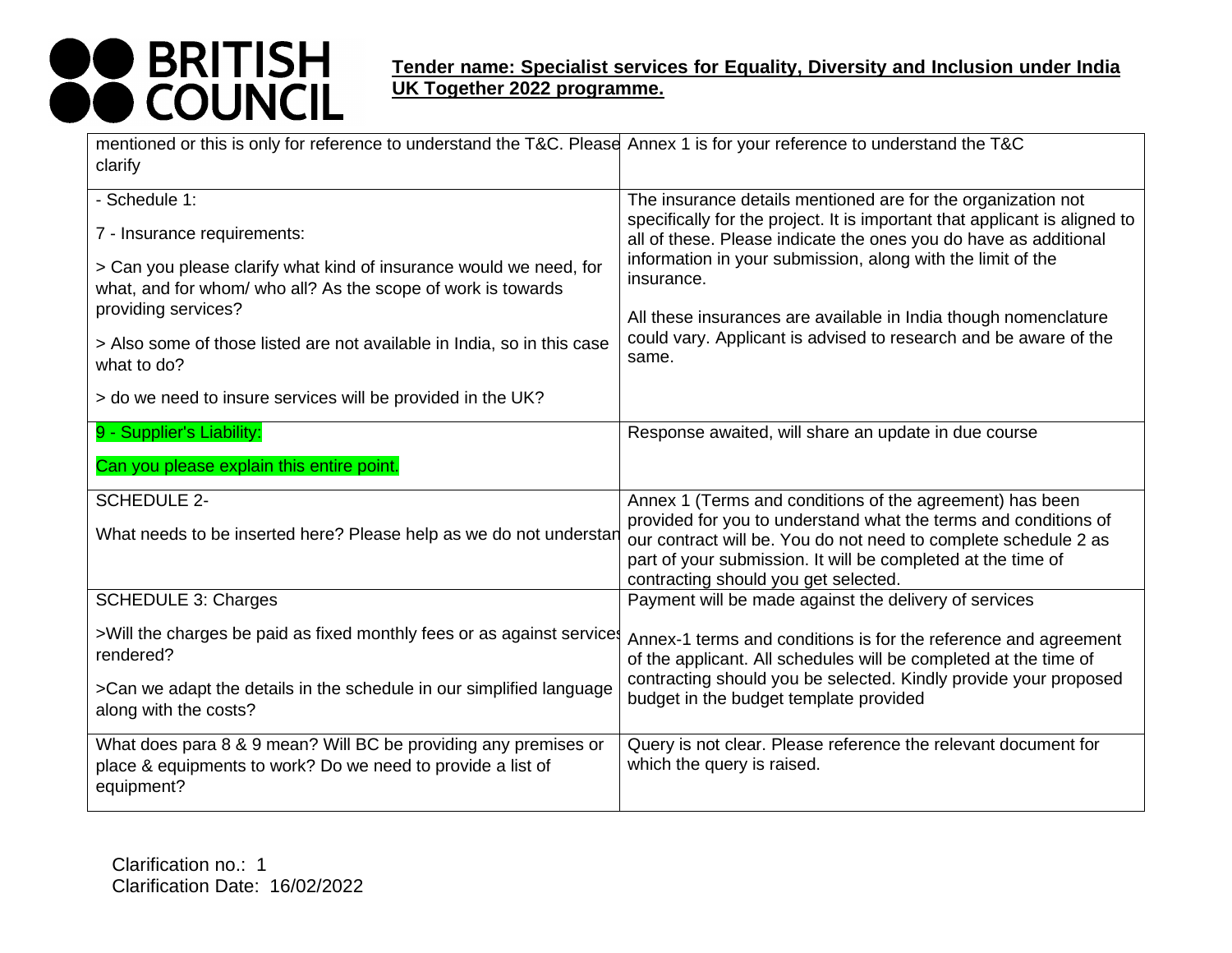| SCHEDULE 5 - Please explain what is this?                                                                                                                                                                                         | British Council is required to comply with the provisions of the<br>Freedom of Information Act 2000 ("FOIA"), EU General Data<br>Protection Regulation (GDPR) 2015, the Environmental<br>Information Regulations 2004 ("EIR"), and public sector<br>transparency policies that apply to the British Council. Schedule 5<br>will set out the details of the personal data that would be collected<br>by the British Council or the supplier to deliver this contract so that<br>we are in compliance with the above mentioned regulations. |
|-----------------------------------------------------------------------------------------------------------------------------------------------------------------------------------------------------------------------------------|-------------------------------------------------------------------------------------------------------------------------------------------------------------------------------------------------------------------------------------------------------------------------------------------------------------------------------------------------------------------------------------------------------------------------------------------------------------------------------------------------------------------------------------------|
| Annex 2:<br>Please clarify what do we need to explain or mention in Part 1 - unde<br>Methodology & Approach - MA01                                                                                                                | In this section you need to describe your organizational ability and<br>plan to deliver the requirements of this contract as described in<br>section 7 of the RfP. Please include examples and evidence of<br>recent track.                                                                                                                                                                                                                                                                                                               |
| Annex 3:                                                                                                                                                                                                                          |                                                                                                                                                                                                                                                                                                                                                                                                                                                                                                                                           |
| Requirements Costs: Use the table below to insert costs for the<br>requirements within the Specification/Terms of Reference. Add<br>additional budget lines as required                                                           |                                                                                                                                                                                                                                                                                                                                                                                                                                                                                                                                           |
| $Q1$ :                                                                                                                                                                                                                            |                                                                                                                                                                                                                                                                                                                                                                                                                                                                                                                                           |
| -We have a query regarding how do you want us to provide the costir<br>should it be an Itemized costing in the 'Requirements Costs' tab in<br>Annex 3, if itemized then how do we calculate the no. of events or da<br>of travel? | Yes, your costing should be based on the 'specifications' set out in<br>clause 7, particularly 7.3                                                                                                                                                                                                                                                                                                                                                                                                                                        |
| -OR is it going to be based ONLY on Clause 7.3 of the RFP pdf file?<br>Should para 7.3 be considered as SCOPE OF WORK to benchmark<br>the costs?                                                                                  |                                                                                                                                                                                                                                                                                                                                                                                                                                                                                                                                           |
| - OR we must only provide the fees for services like a laundry list of<br>services which will be multiplied as and when the services are                                                                                          |                                                                                                                                                                                                                                                                                                                                                                                                                                                                                                                                           |